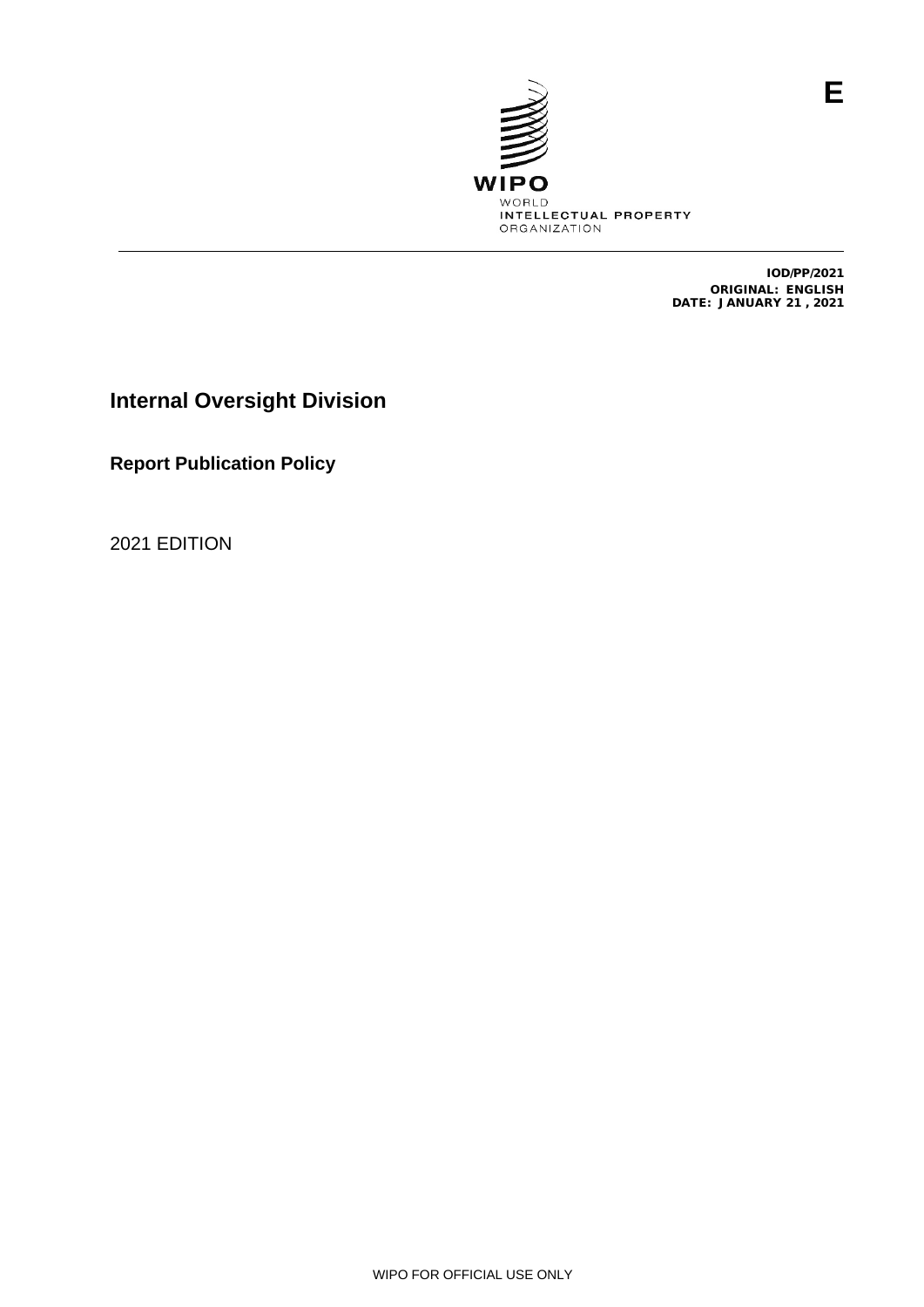# **TABLE OF CONTENTS**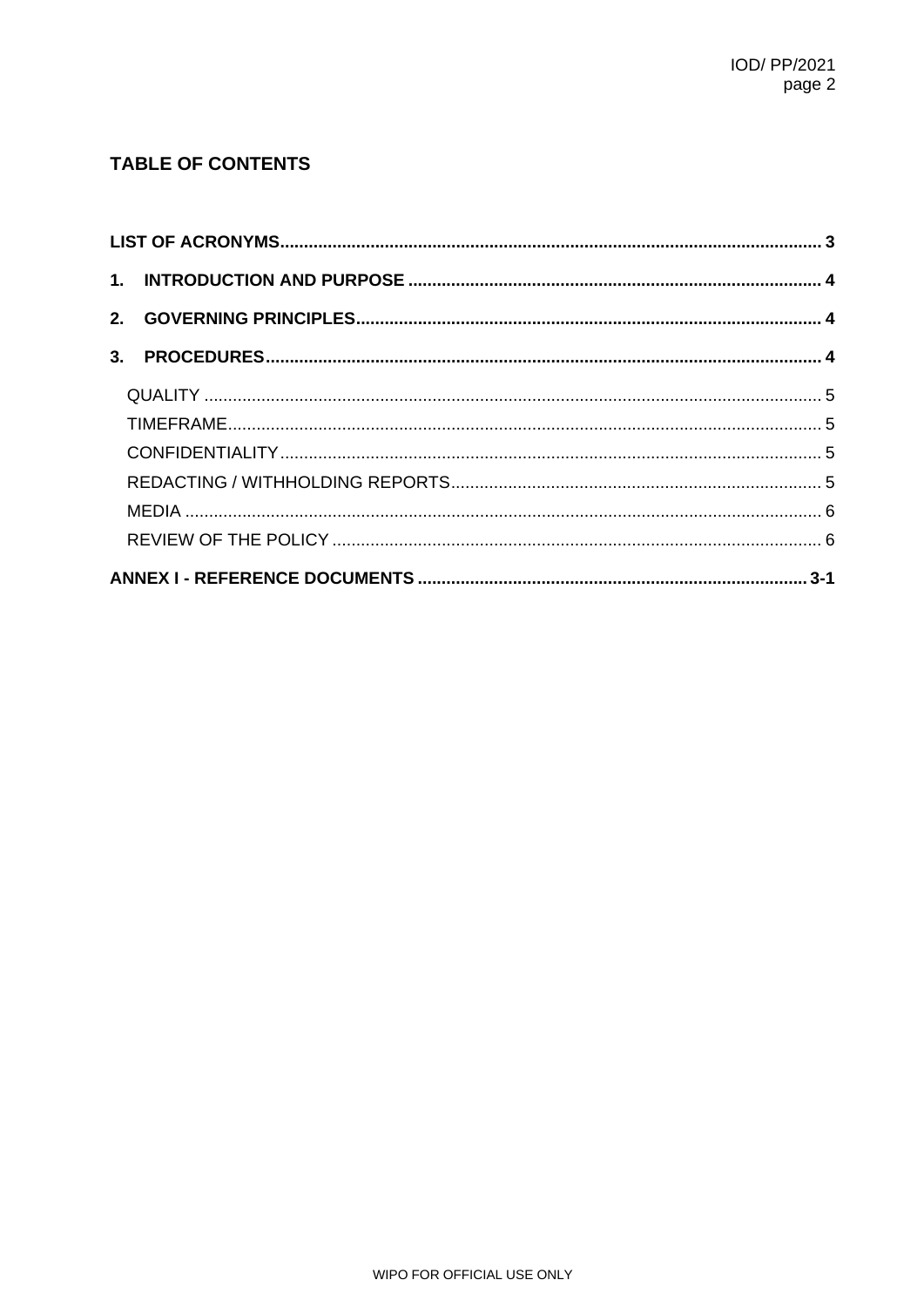# <span id="page-2-0"></span>**LIST OF ACRONYMS**

| <b>IAOC</b> | Independent Advisory Oversight Committee |
|-------------|------------------------------------------|
| <b>IOD</b>  | <b>Internal Oversight Division</b>       |
| <b>MIR</b>  | <b>Management Implication Report</b>     |
| PER         | <b>Preliminary Evaluation Report</b>     |
| <b>SRRs</b> | <b>Staff Regulations and Rules</b>       |
| <b>WIPO</b> | World Intellectual Property Organization |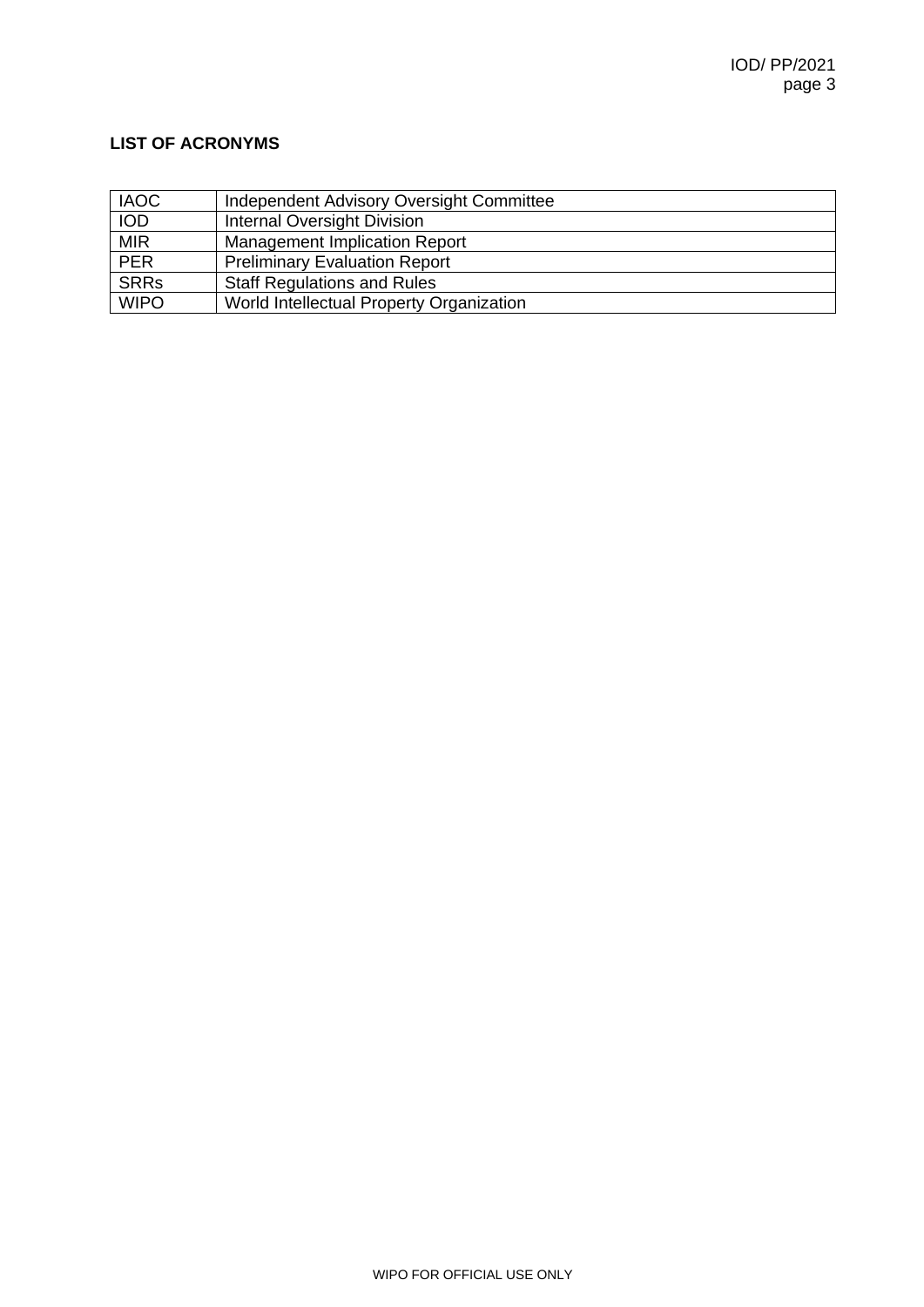# <span id="page-3-0"></span>**1. INTRODUCTION AND PURPOSE**

 $\mathbf{1}$ . The Internal Oversight Division (IOD) Report Publication Policy (hereinafter the Policy) provides the framework and establishes governing principles for the publication of IOD reports: Internal Oversight Reports, including Management Implication Reports (MIR) resulting from investigative activities. It does not apply to Preliminary Evaluation Reports (PER) and final Investigation Reports. Rules and procedures on the issuance and disclosure of such reports are set out in the Internal Oversight Charter<sup>1</sup>.

2. Publication of Internal Oversight Reports is an opportunity to show accountability for results and transparency in sharing lessons and experiences from internal oversight work with interested stakeholders inside and outside WIPO. Such publication also provides an opportunity for all stakeholders to make better use of findings from IOD analysis for the purpose of institutional learning and hence to increase the relevance and impact of internal oversight.

The Policy is established in consultation with Member States, pursuant to the WIPO 3. Internal Oversight Charter[2.](#page-3-4) The Policy is consistent with the WIPO Staff Regulations and Rules (SRRs), and related administrative issuances. It also takes into account the International Standards for the Professional Practice of Internal Auditing and the Code of Ethics promulgated by the Institute of Internal Auditors and adopted by the Representatives of Internal Audit Services of the United Nations Organizations, Multilateral Financial Institutions and Associated Intergovernmental Organizations, the standards developed and adopted by the United Nations Evaluation Group and the Uniform Principles and Guidelines for Investigations adopted by the Conference of International Investigators.

# <span id="page-3-1"></span>**2. GOVERNING PRINCIPLES**

 $\overline{4}$ Paragraph 35 of the Internal Oversight Charter stipulates: "The Director, IOD shall submit final internal audit and evaluation reports to the Director General with a copy to the IAOC and the External Auditor. Upon request, the External Auditor shall be provided with any supporting documentation of internal audit and evaluation reports."

5. Paragraph 36 of the Internal Oversight Charter requires: "The Director, IOD shall publish internal audit and evaluation reports, as well as Management Implication Reports resulting from investigations, on the WIPO website within one month of their issuance. If required to protect security, safety or privacy, the Director, IOD may, at his/her discretion, withhold a report in its entirety or redact parts of it. However, Member States may request access to reports withheld or to the original version of the redacted reports; such access shall be granted under condition of confidentiality at the offices of IOD." Member States shall send a written request to IOD, designating a representative, who shall then be required to sign a confidentiality agreement for such access.

## <span id="page-3-2"></span>**3. PROCEDURES**

6. Dissemination of Internal Oversight Reports through publication on the WIPO public website will allow all stakeholders to receive timely information on oversight products and to make use of these insights in their work. To maximize the value of published reports and

<span id="page-3-3"></span> <sup>1</sup> Paragraphs 37 to 43 of the Internal Oversight Charter.

<span id="page-3-4"></span><sup>&</sup>lt;sup>2</sup> See Internal Oversight Charter, paragraph 28 (b): "To carry out his/her mandate, the Director, IOD shall, after review by the IAOC and consultation with Member States, establish policies for all oversight functions, i.e., internal audit, evaluation, and investigation. The policies shall provide rules and procedures on the access to reports while ensuring rights to due process and the preservation of confidentiality."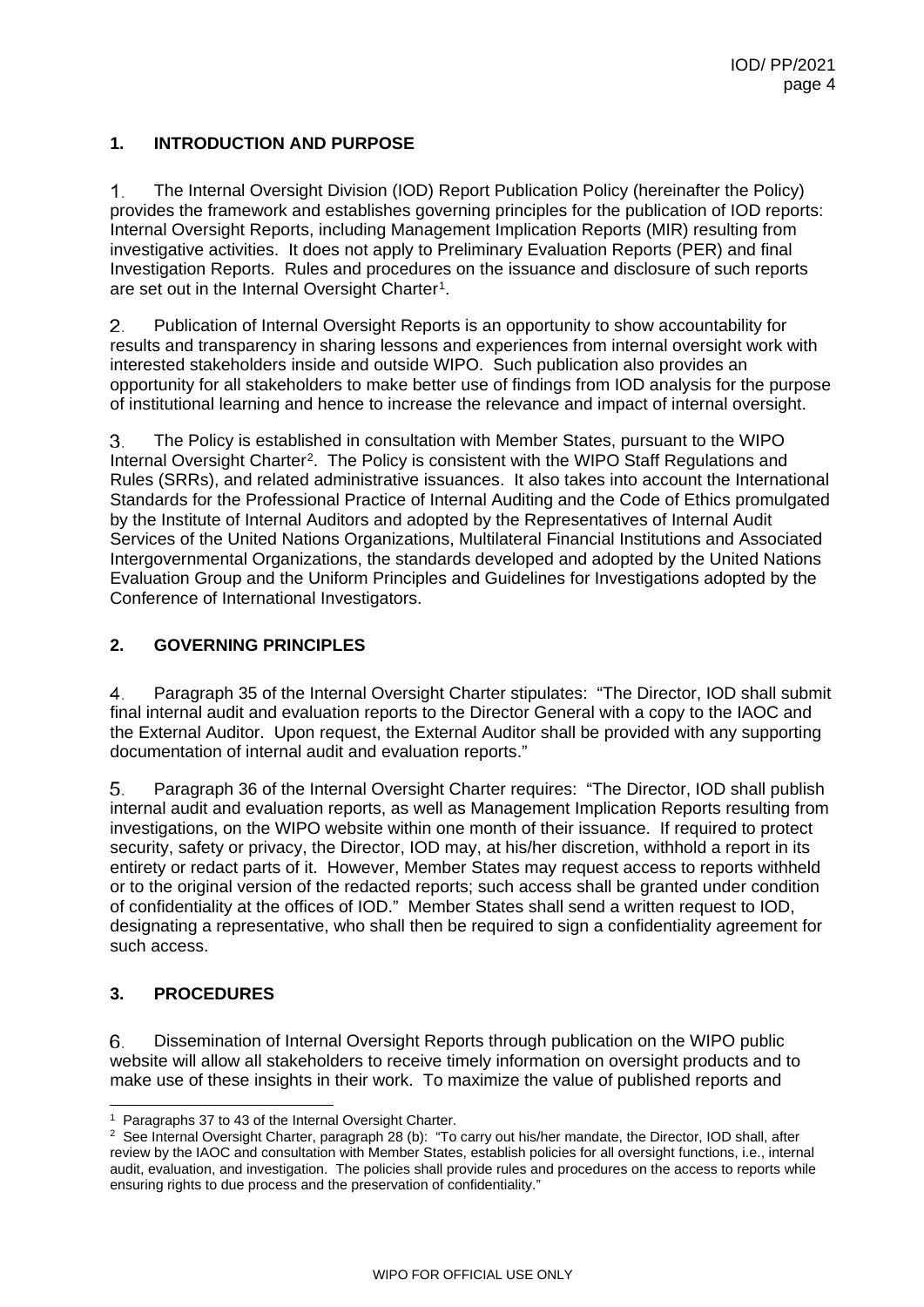prevent breaches of confidentiality and potential harmful effects of such publications, the following measures shall be taken:

### <span id="page-4-0"></span>QUALITY

 $7<sub>1</sub>$ To ensure accuracy and quality both in substance and in form, all Oversight Reports are subject to an internal quality assurance process as organized in the relevant Internal Audit, Evaluation or Investigation IOD manuals.

8. In accordance with the Internal Oversight Charter, reasonable time, as specified in the draft report, will continue to be allocated for: the review of draft reports within the Organization to allow for factual corrections; revision of findings, as appropriate, to take into account their operational and organizational context; clarification of outstanding issues; reporting of dissenting views; and involvement of Senior Management in discussing any areas of contention.

#### <span id="page-4-1"></span>TIMEFRAME

Final Internal Oversight Reports must be published on the WIPO public website no later 9 than one month after their issuance.

 $10<sub>1</sub>$ The one-month time limit for publication may provide Senior Management with the opportunity to initiate any management action, and to prepare for any queries, as necessary, that might be addressed to the Organization once the report is in the public domain.

## <span id="page-4-2"></span>CONFIDENTIALITY

Until they are published on the WIPO public website, the draft reports and any information  $11.$ gathered or received in the course of an internal audit, evaluation or investigation shall be categorized and shall be handled as "confidential" in accordance with paragraph 18 of the Internal Oversight Charter<sup>3</sup>. Any indication of the confidential nature of the final reports shall be removed before their publication.

## <span id="page-4-3"></span>REDACTING / WITHHOLDING REPORTS

 $12<sup>1</sup>$ In accordance with paragraph 36 of the Internal Oversight Charter: "If required to protect security, safety or privacy, the Director, IOD may, at his/her discretion, withhold a report in its entirety or redact parts of it". The Director IOD in consultation with management will take such decision. Reasons for withholding or redacting a report will be recorded in writing; such records will be made available to the Independent Advisory Oversight Committee (IAOC), the External Auditor and Member States upon request.

Circumstances warranting redacting or withholding a report may include, but are not  $13<sub>1</sub>$ limited to, situations which could:

<span id="page-4-4"></span><sup>&</sup>lt;sup>3</sup> See Internal Oversight Charter, paragraph 18: "The Director, IOD shall respect the confidential nature of, and protect from unauthorized disclosure, any information gathered or received in the course of an internal audit, evaluation, or investigation, and shall use such information only in so far as it is necessary for the performance of his/her duties."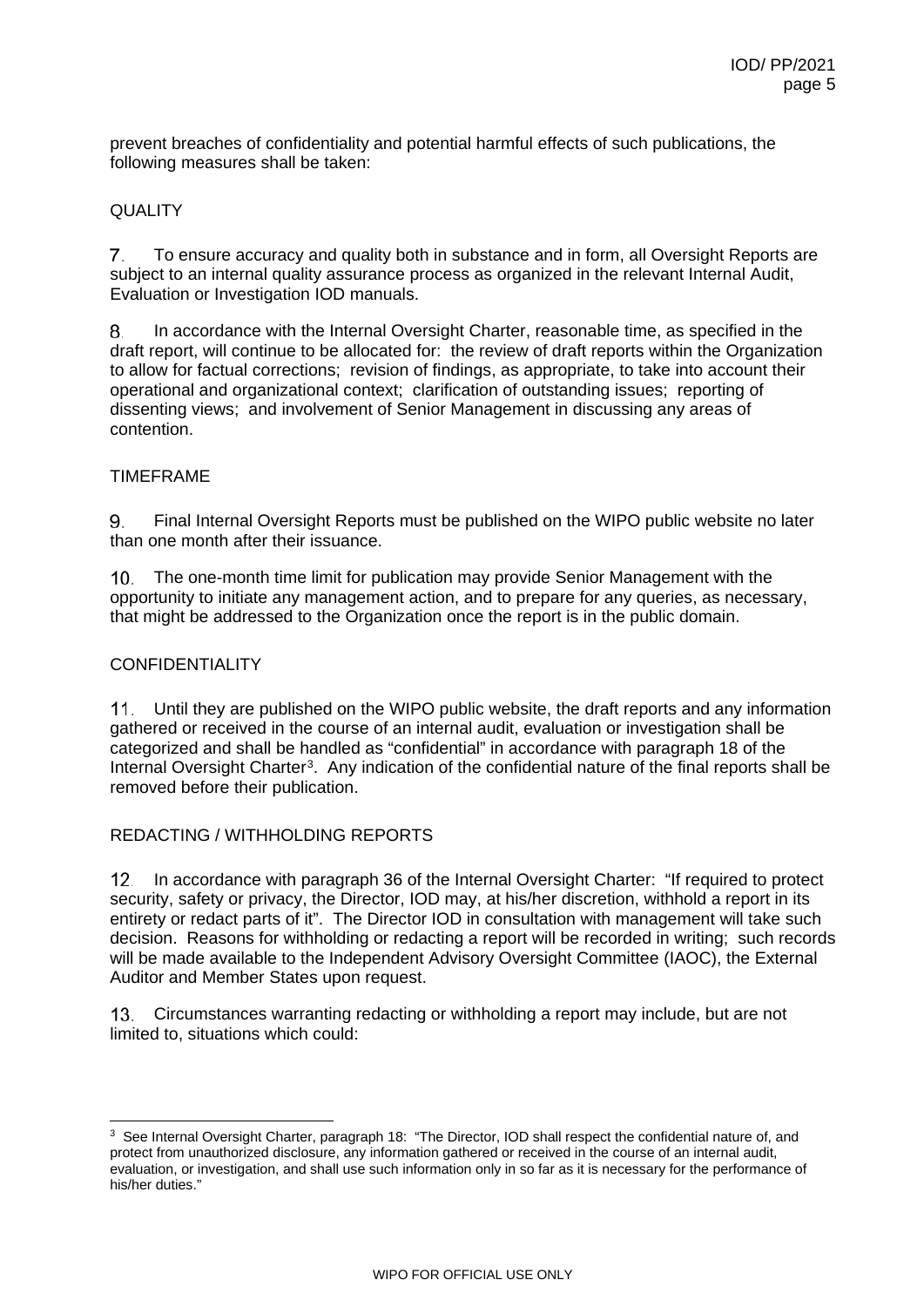(a) Disclose the identity of a confidential source or expose witnesses, whistle-blowers or other individuals to possible retaliation or other adverse consequences;

(b) Reveal trade secrets and/or political, commercial or financial information that are privileged and/or confidential;

(c) Divulge personal information of WIPO staff members;

(d) Disclose information that is otherwise restricted from disclosure by WIPO Information Classification and Handling Policy;

(e) Disclose technical or operational safety/security information that may compromise staff safety, negatively impact WIPO's security systems and potentially expose the Organization and its clients to otherwise manageable risk;

(f) Disclose information that could result in significant legal risk for individuals;

(g) Needlessly expose WIPO to commercial, legal, or any other risk which may have adverse impact on the reputation or operations of the Organization; or

(h) Aid the perpetration or contemplation of unlawful activities against WIPO.

14. Refer to the Section IV - Redacting/Withholding Reports – of the Standard Operating Procedures on the Issuance and Publication of IOD reports (IOD SOP 2018/1) for more guidance on redacting and/or withholding IOD Reports.

The implementation status of recommendations made in IOD reports are reported through 15. the Quarterly Reports to the IAOC found on the IOD Intranet, the Annual Report of the Director IOD which includes the status of recommendations and the metric for measuring the implementation rate of recommendations is reported in the WIPO Performance Report (WPR), available on the WIPO Website.

Reports from advisory and consulting engagements requested by management are not 16. intended for publication; however, they may be published subject to clearance from management.

#### <span id="page-5-0"></span>MEDIA

17. The publication of Oversight Reports might elicit queries and questions from the media. Questions from the media should be directed to WIPO's Communications Division, Media and News Section. To ensure that oversight findings and their underlying context are properly expressed and understood, IOD and the relevant units responsible for the subject areas in question should be consulted in formulating these responses, providing pertinent background information, explanations and clarifications where appropriate with due regard to any restrictions that may be stipulated under separate policies that are in force.

#### <span id="page-5-1"></span>REVIEW OF THE POLICY

The Policy will be reviewed on a regular basis, preferably at least every three years from 18. the date of its issuance.

[Annex I follows]